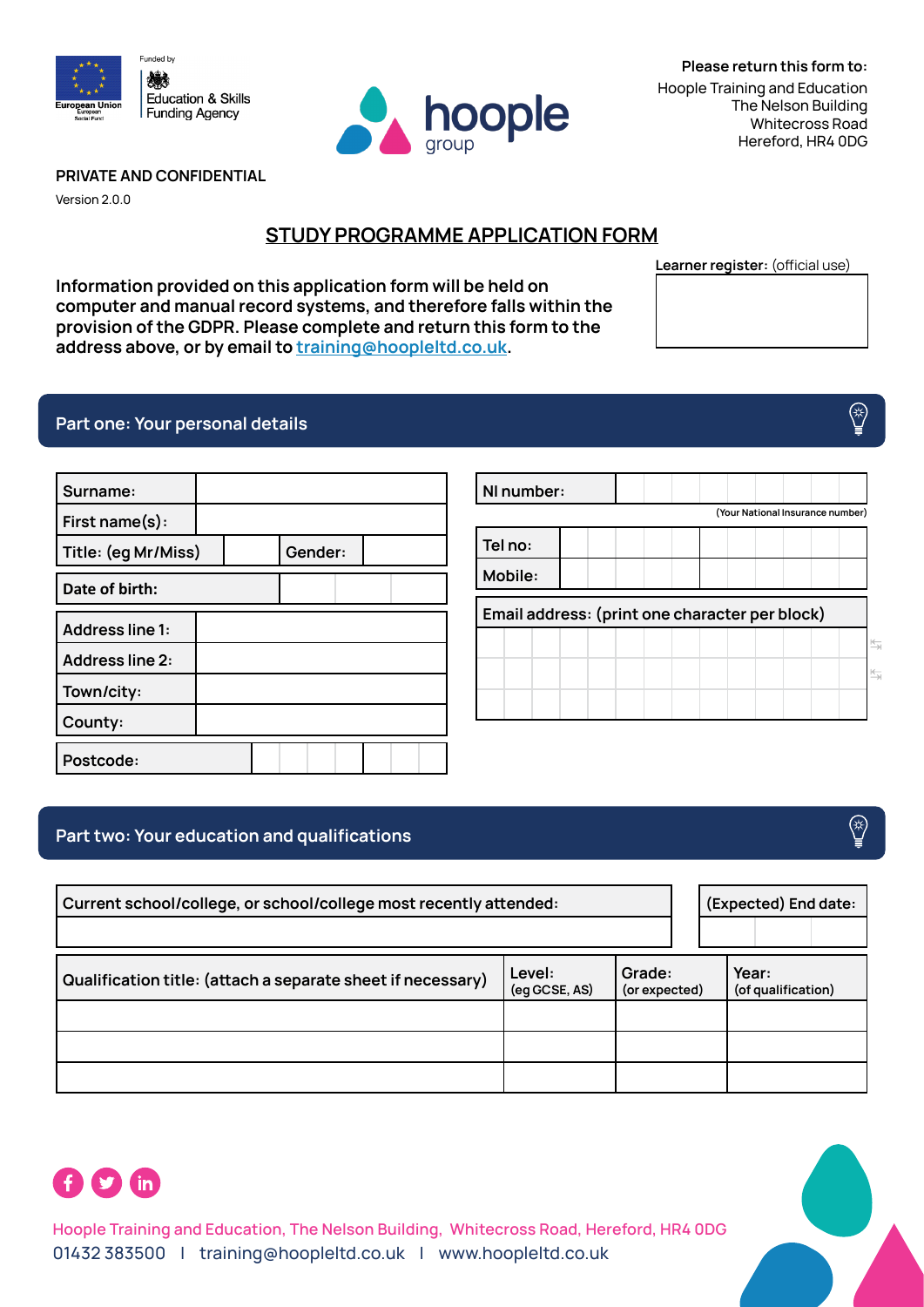#### <span id="page-1-0"></span>**3A) Current employment:**

**A Study Programme cannot be completed during Full-time or Part-time employment. Please confirm you are not employed by ticking the box below:** 

#### **I am currently unemployed**

**If you are currently employed you would not be able to complete a Study Programme.** 

**You may be able to complete an apprenticeship or other qualification alongside your present role, if this is something you may be interested in, please contact our friendly team on 01432 383500.** 

### <span id="page-1-1"></span>**3B) I am a school/college leaver:**

**If you are just finishing school/college or are currently unemployed, please provide details below of two people who have agreed to provide a reference on your behalf.** 

| Reference #1:                                                         | Reference #2:                                  |  |  |
|-----------------------------------------------------------------------|------------------------------------------------|--|--|
| Relationship:                                                         | Relationship:                                  |  |  |
| Tel no:                                                               | Tel no:                                        |  |  |
| Address:                                                              | <b>Address:</b>                                |  |  |
|                                                                       |                                                |  |  |
|                                                                       |                                                |  |  |
| Email address: (print one character per block)                        | Email address: (print one character per block) |  |  |
|                                                                       | 与                                              |  |  |
|                                                                       | う                                              |  |  |
|                                                                       |                                                |  |  |
| Do you have any unspent criminal convictions?                         | Yes:<br>No:                                    |  |  |
| Do you agree to undergo a Disclosure and Barring Service (DBS) check? | Yes:<br>No:                                    |  |  |



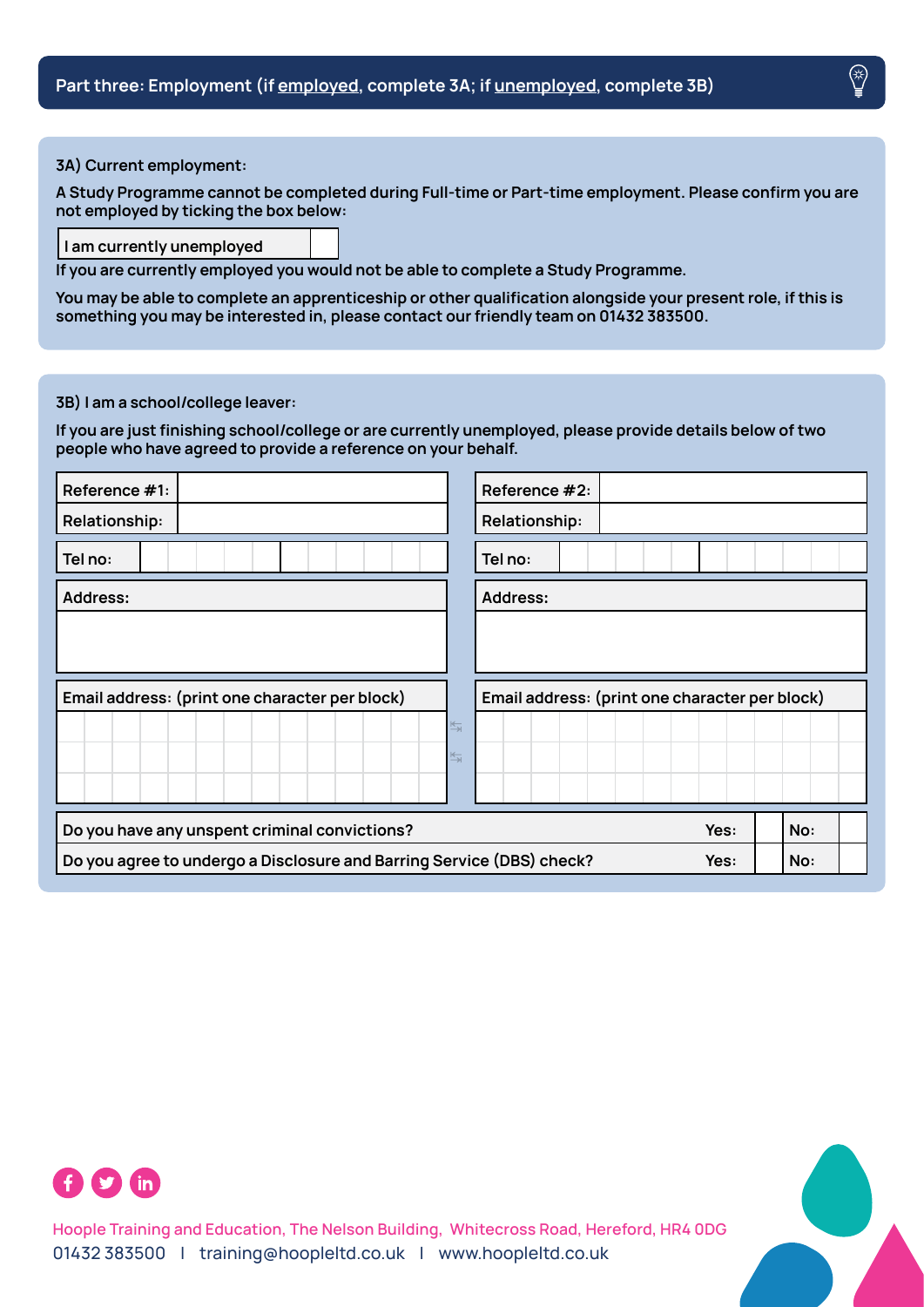# **Part four: Additional information to help us support your needs**

| Have you been a resident of the European Union for at least the last three years? | Yes: | No: |  |
|-----------------------------------------------------------------------------------|------|-----|--|
| Is English your first language?                                                   | Yes: | No: |  |
| Are you in the care of the Local Authority or the Leaving Care team?              | Yes: | No: |  |
| Did you receive extra time when sitting exams at school? If yes, for what reason? | Yes: | No: |  |
|                                                                                   |      |     |  |

| Do you have a statement of special educational needs (EHCP)? (Please attach<br>evidence) | Yes: | No: |  |
|------------------------------------------------------------------------------------------|------|-----|--|
| Do you consider yourself to have a disability? (If yes, please indicate below)           | Yes: | No: |  |
| Are you registered as disabled? (If yes, please indicate below)                          | Yes: | No: |  |

| Visual impairment:         | Yes: | No: |  |
|----------------------------|------|-----|--|
| <b>Hearing impairment:</b> | Yes: | No: |  |
| Mobility difficulties:     | Yes: | No: |  |
| Dyslexia:                  | Yes: | No: |  |

**Details, or any other physical/mental health condition:** 

If you feel you need more space than we have provided, please continue and attach a separate sheet.



**Hoople Training and Education, The Nelson Building, Whitecross Road, Hereford, HR4 0DG** 01432 383500 | training@hoopleltd.co.uk | www.hoopleltd.co.uk

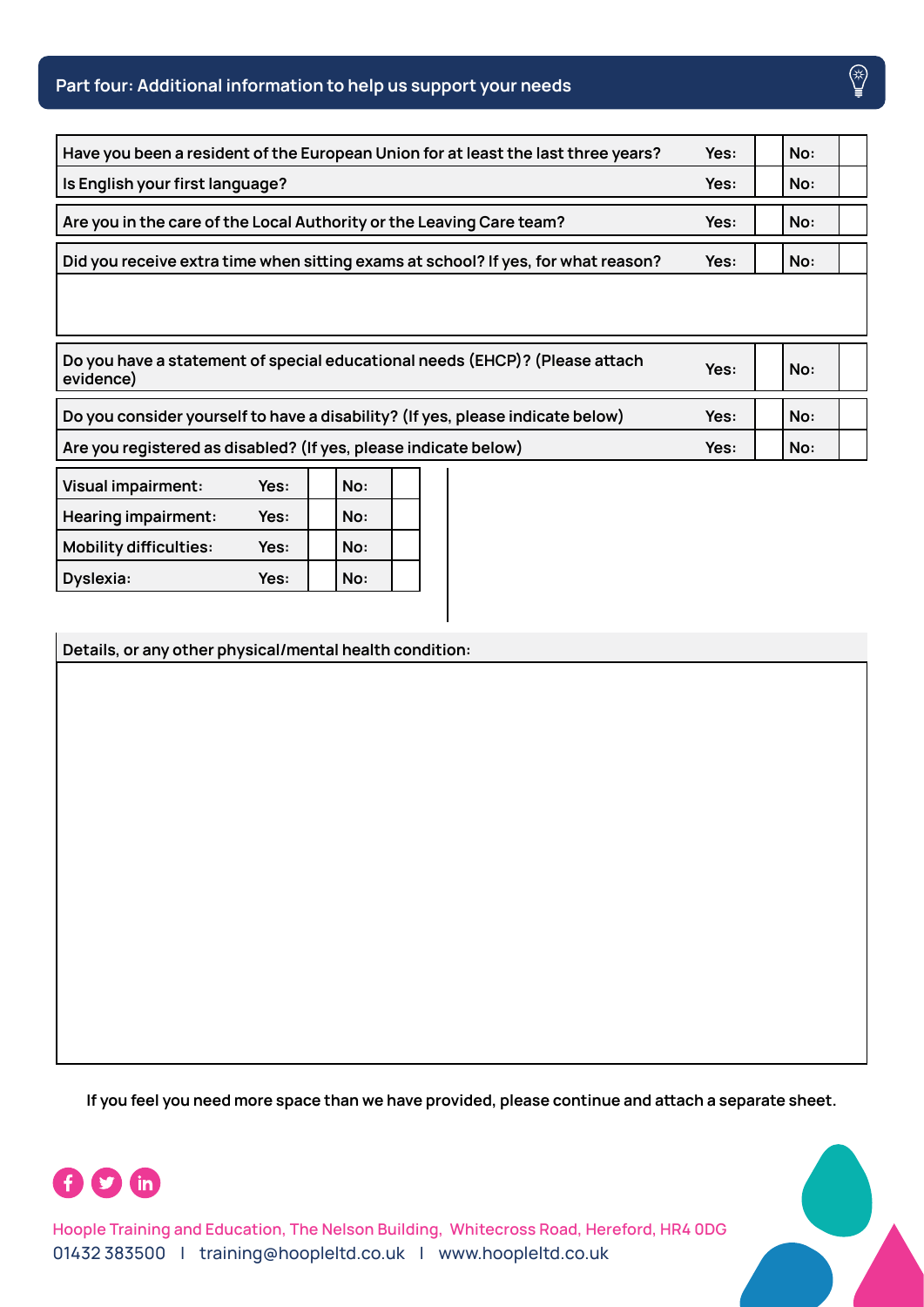| <b>Part five: Declarations and signature</b>                                                        |      |     | ∖∰ |
|-----------------------------------------------------------------------------------------------------|------|-----|----|
| Do you consent to Hoople contacting you for marketing purposes?                                     | Yes: | No: |    |
| I confirm that I am not already enrolled on an apprenticeship or other Government funded programme: |      |     |    |

#### **How we use your personal information:**

The personal information you provide is passed to the Chief Executive of the Education and Skills Funding Agency and, when needed, the Department for Education to meet legal responsibilities under the Apprenticeships, Skills, Children and Learning Act 2009, and for the Agency's Learning Records Service (LRS) to create and maintain a Unique Learner Number (ULN) and Personal Learning Record (PLR). The information you provide may be shared with other organisations for education, training, employment and well-being related purposes, including for research.

Further information about the use of and access to your personal data, and details of organisations with whom we regularly share data, are available at: https://www.gov.uk/government/publications/esfa-privacy-notice-

**I would like to apply for the Study Programme. I confirm that I have read and understood this declaration and that all the information provided on this application is accurate, truthful and honest, to the best of my knowledge. I understand that acceptance onto the programme will be subject to proof of eligibility to work in the United Kingdom and evidence of my stated qualifications.-**

|                              |  | Date of signature: |  |
|------------------------------|--|--------------------|--|
| Applicant, please sign above |  |                    |  |

**Once complete, please post or email your application back to us at the address provided on page one. If you have any questions about your application, simply give us a call on 01432 383500 or email [training@hoopleltd.co.uk](mailto:training%40hoopleltd.co.uk?subject=). Once we have received your application, a member of our team will shortly be in touch to further discuss your needs.**